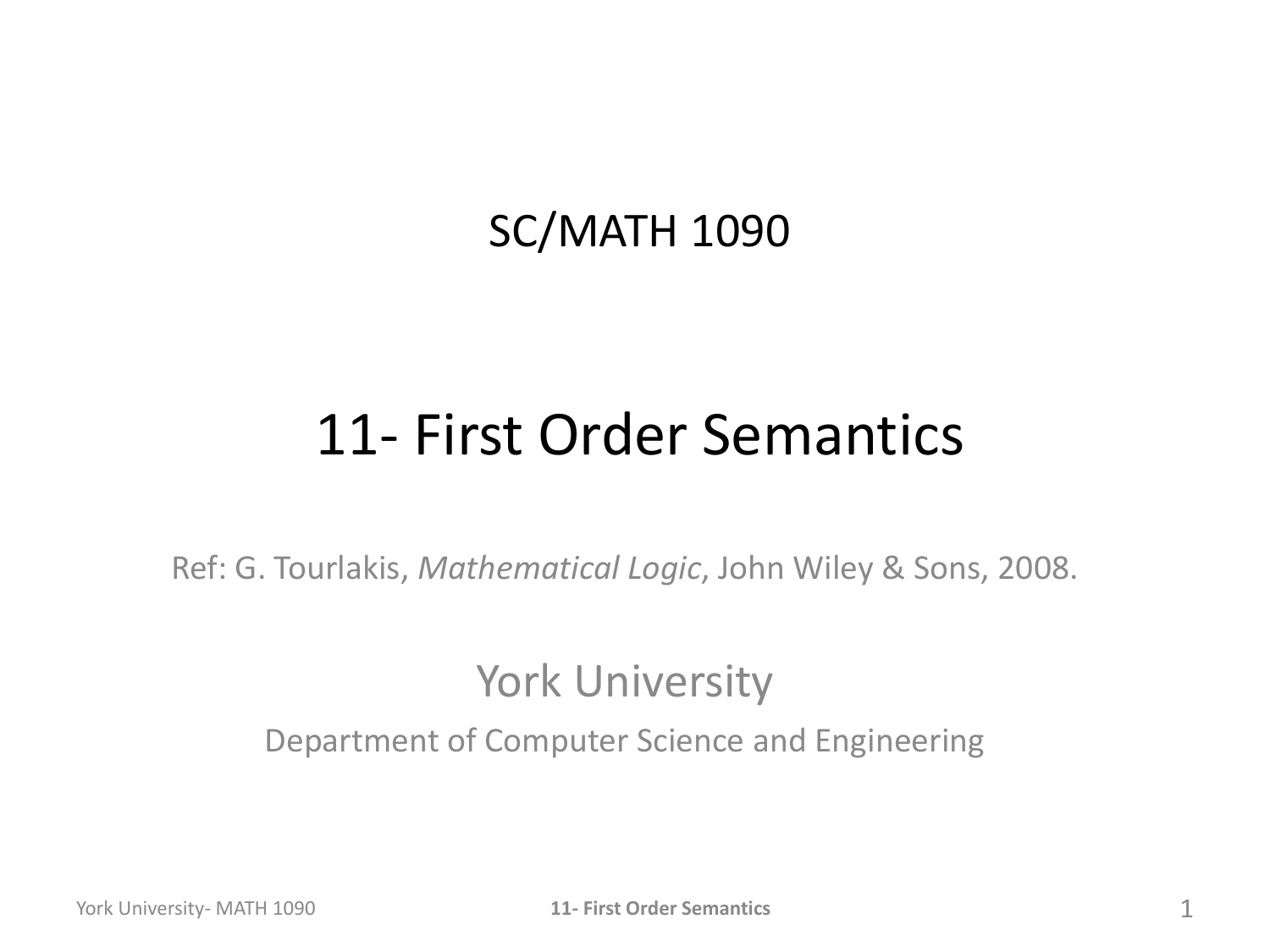## **Overview**

- Interpretations and domains
- Logically valid formulae
	- How does that relate to tautologies?

• Soundness and completeness in first order logic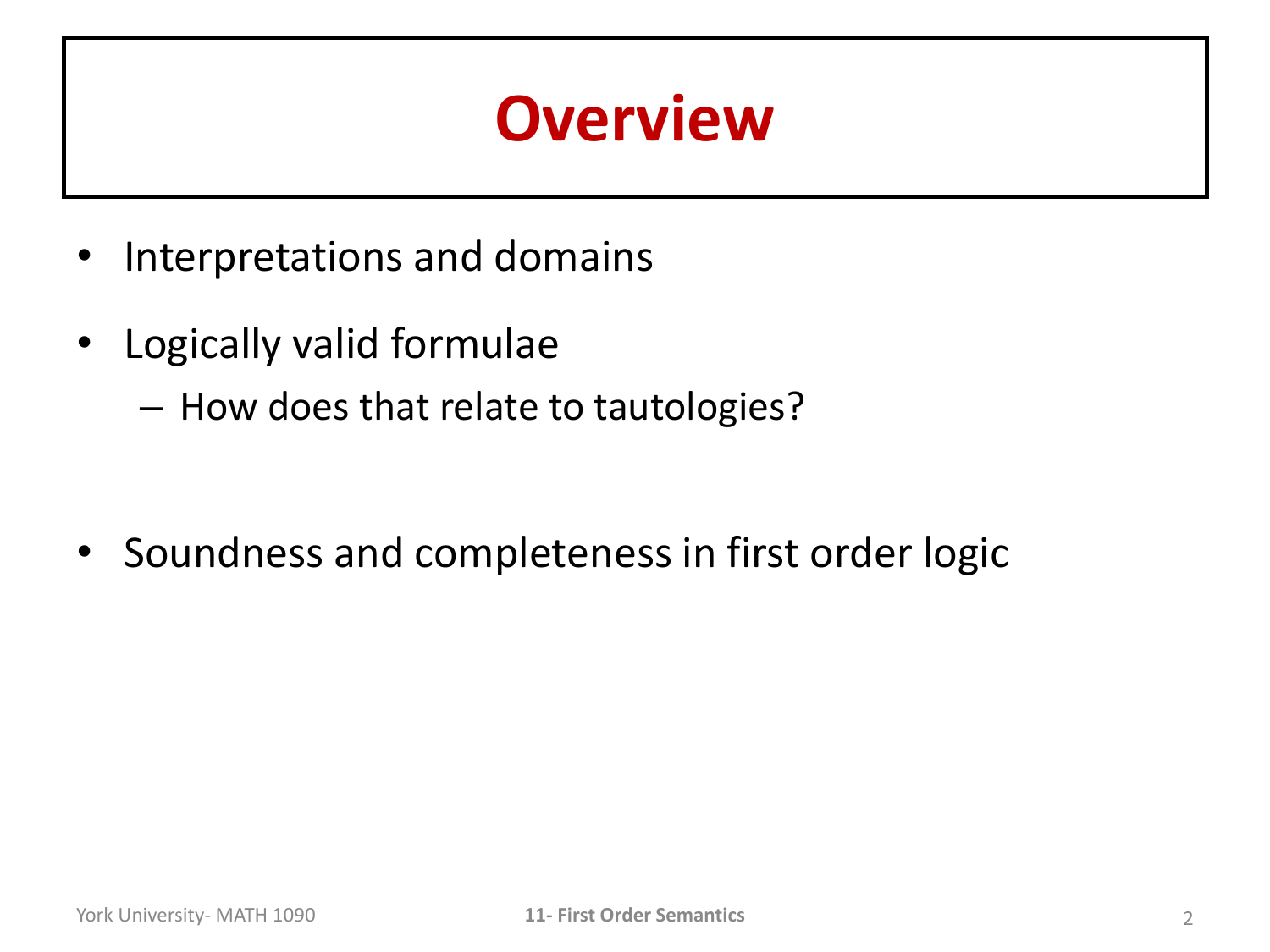## **Interpretations**

- An interpretation,  $\mathfrak{D} = (D, M)$ , translates a formula A to  $A^{\mathfrak{D}}$ .
- The two components of a first-order language interpretation are:
	- Domain D (non empty set, e.g. Natural numbers)
	- Translator M (a mapping)
		- **┬,**

 $p,q,...$ 



everything else unchanged

 $T^{\mathcal{D}}$  is t and  $L^{\mathcal{D}}$  is f  $p^{\mathcal{D}}$  is t or f  $x^{\mathcal{D}}$  is a member of D  $c^{\mathcal{D}}$  is a member of D  $f^{\mathcal{D}}$  specific function applicable to objects in D  $\varphi$ ,...  $\varphi^{\mathfrak{D}}$  specific predicate applicable to objects in D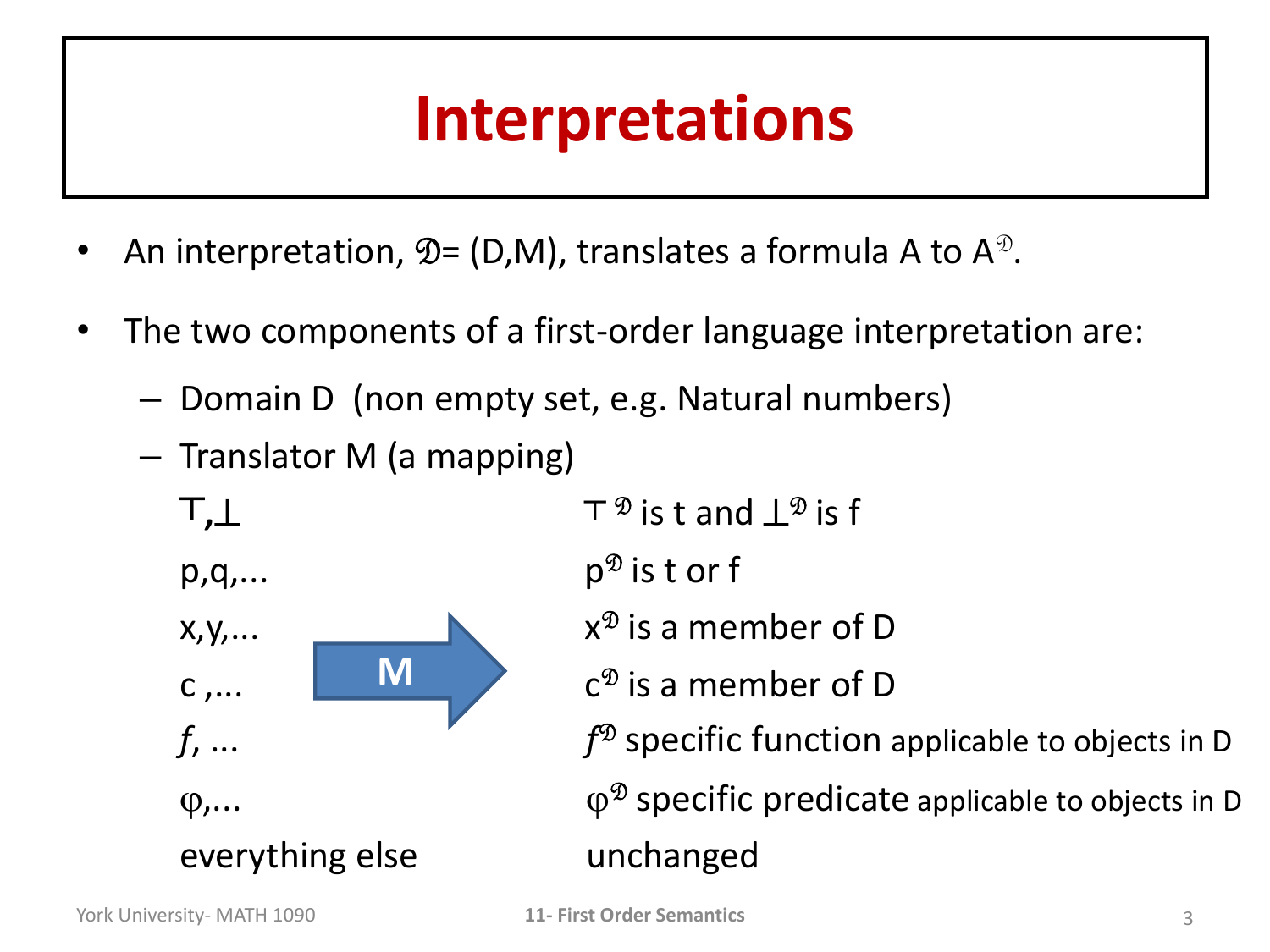# **Interpretations (2)**

- Given an interpretation  $\mathfrak{D} = (D,M)$ , the translation of A, i.e. A<sup> $\mathfrak{D}$ </sup> is obtained by:
	- Replacing ( $\forall x$ ) with ( $\forall x \in D$ )
	- Keep any bound object variables unchanged
	- Applying M to every other substrings of A
- Examples:

If D={1,2,3}, and A is x=y, then  $A^{\mathfrak{D}}$  is  $x^{\mathfrak{D}}=y^{\mathfrak{D}}$ Therefore, if  $\mathsf{x}^\mathfrak{D}$  is 2 and  $\mathsf{y}^\mathfrak{D}$  is 3, then A $^\mathfrak{D}$  is **f** If A is *(Vx)*  $x=y$  then A<sup> $\mathcal{D}$ </sup> is *(Vx*  $\in$ *D)*  $x=3$ , which is **f** again If A is *(Vx)*  $\varphi$ (*x,y*), and  $\varphi^{\mathfrak{D}}$  is  $\leq$ , then A<sup> $\mathfrak{D}$ </sup> is *(Vx*  $\in$ *D)x* $\leq$ *3*, which is **t**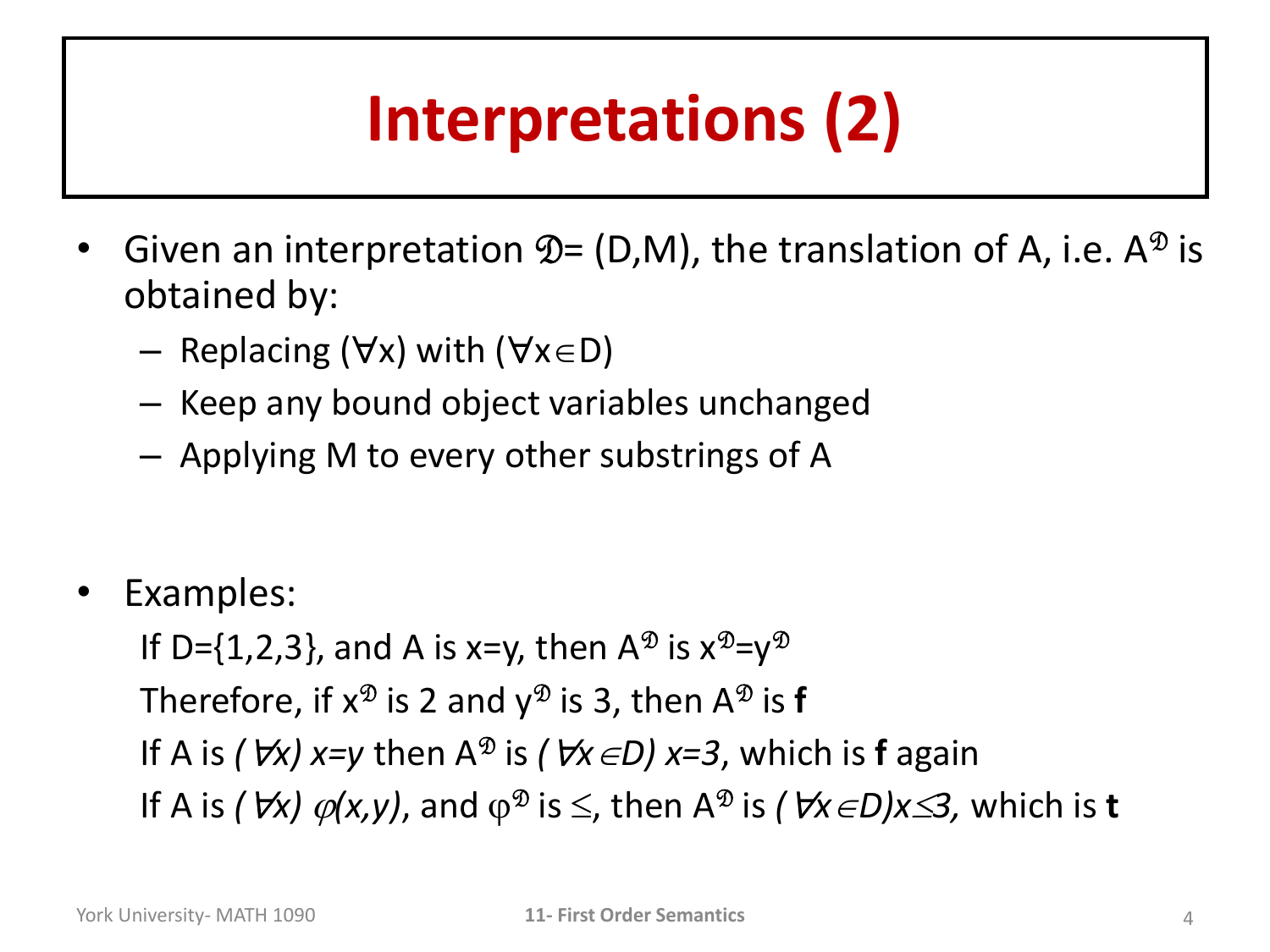## **Partial Translation of Formula**

• A partial translation of formula A by D with respect to the variables  $x_1,...,x_n$ , is denoted by  $A^{\mathcal{D}}_{x_1,...,x_n}$  and refers to translating A while leaving  $x_1, ..., x_n$  untranslated.  $\mathfrak{D}$  $A^{\mathfrak{D}}_{x_{1},...,x_{n}}$ 

• By above definition,  $((\forall x)A)^{\mathfrak{D}}$  is  $(\forall x \in D)A_x^{\mathfrak{D}}$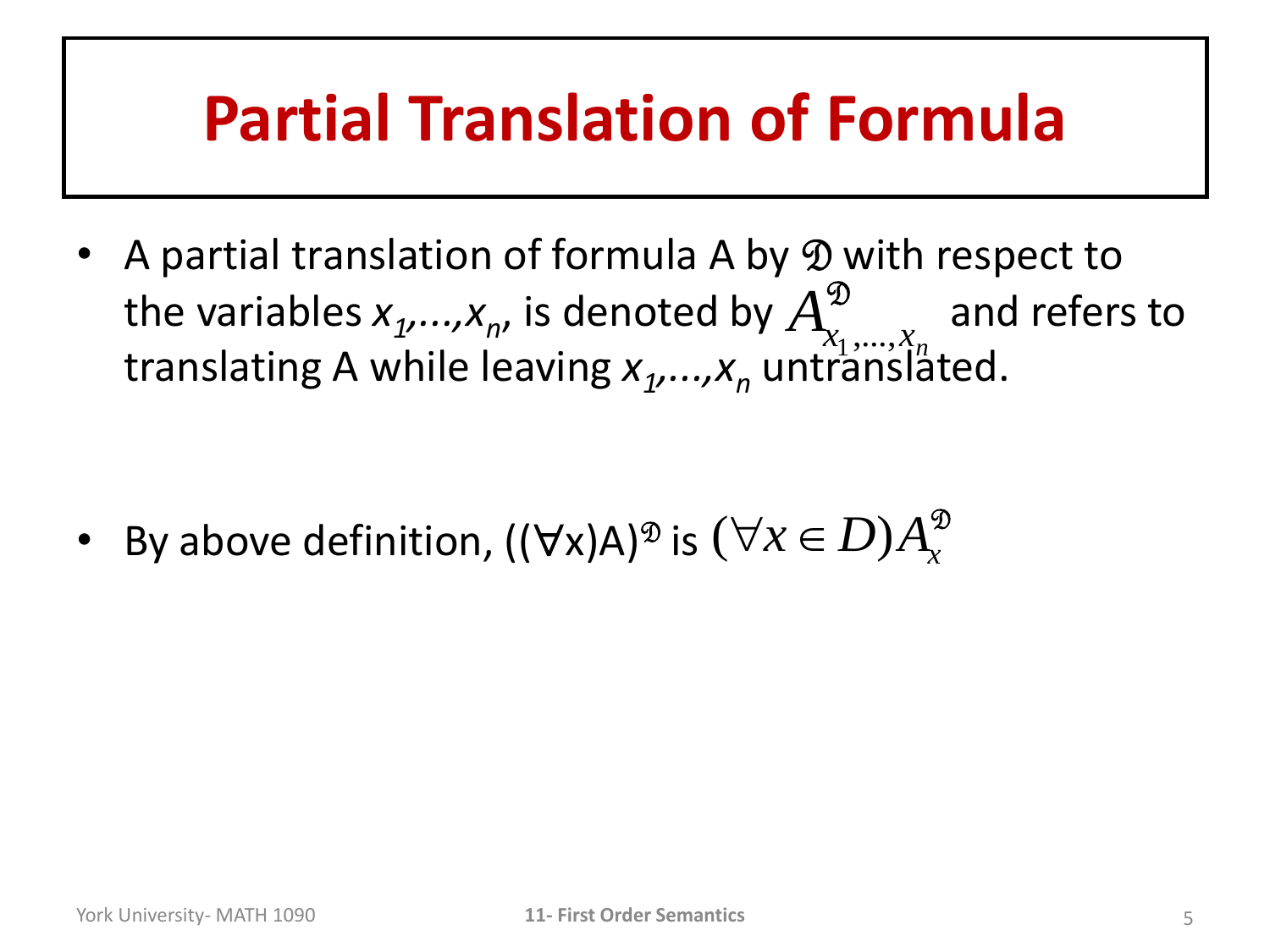## **Logically Valid Formulae**

**Definition. (Model)** If A<sup> $\mathcal{D}$  is **t** for some A and  $\mathcal{D}$ , in other</sup> words *A is true in the interpretation* **D**, then **D** is a *model* of A, and is denoted by



• **Definition. (Universally, Logically, or Absolutely Valid formulae)** A formula *A* in first order logic is **valid** iff **every** interpretation  $\mathcal D$  is a model of A. This is denoted by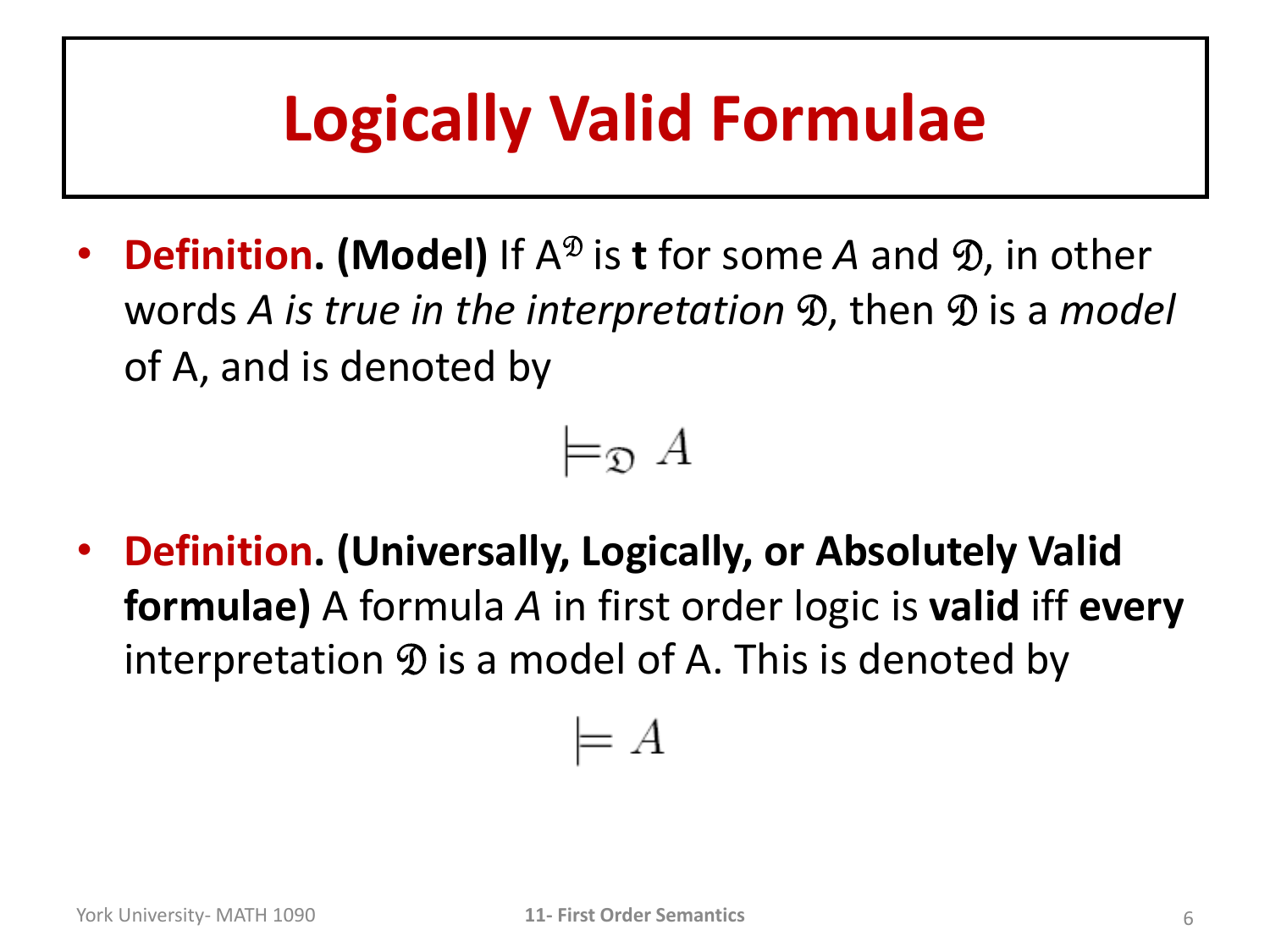## **Tautology vs. Valid**

• If  $\models_{\text{taut}} A$  , then  $\models A$ .

- If  $\models A$  , it does NOT imply  $\models$   $_{\mathrm{taut}} A$ .
	- Example: if A is x=x.